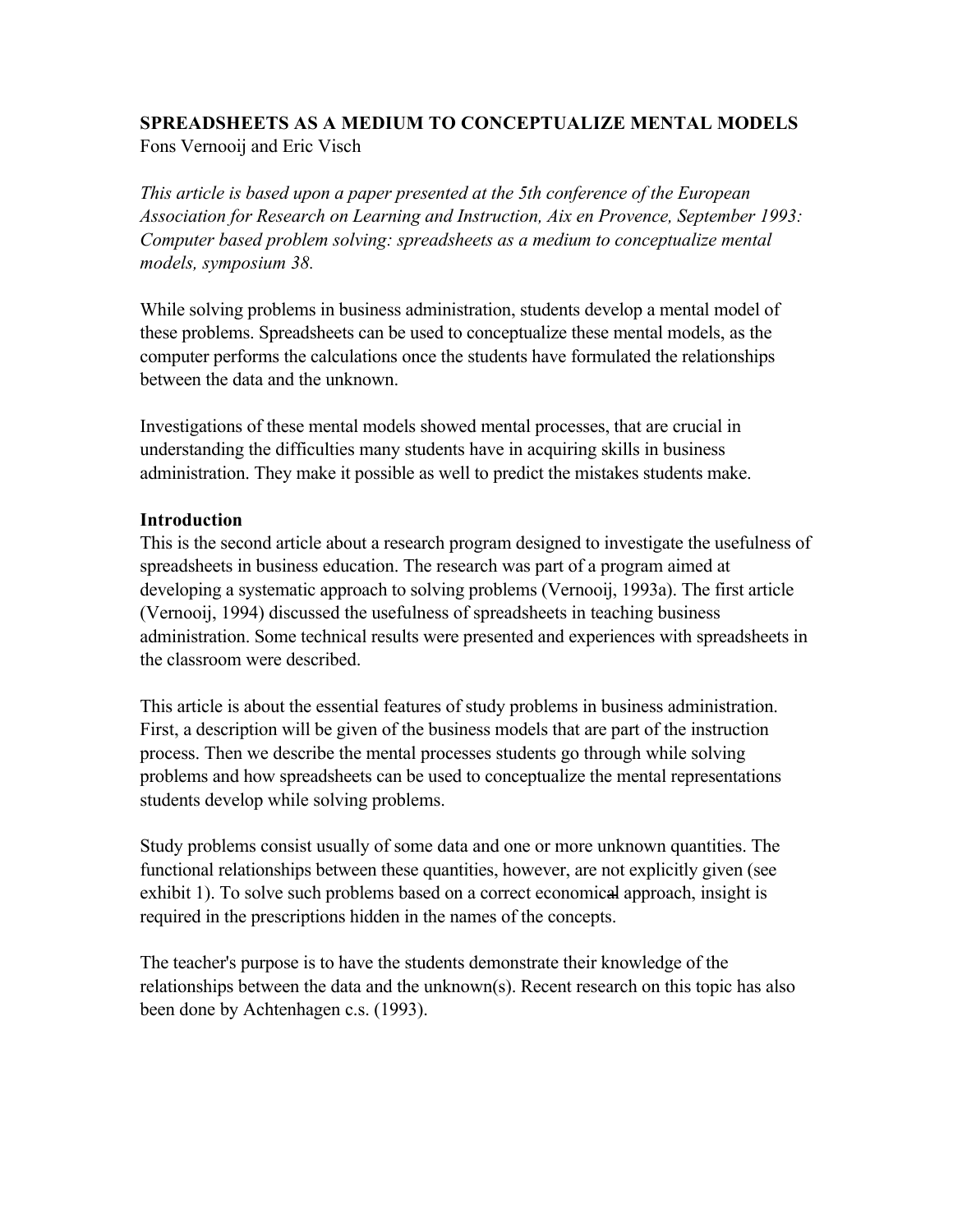───────────────────────────────────────────────────────────── A commercial company has gathered the following information about the month of April:

| a.             | ∗<br>sales revenues         | $=$ £ 123,753 |
|----------------|-----------------------------|---------------|
| b.             | product costs of goods sold | $=$ £ 84,000  |
| $\mathbf{c}$ . | purchasing costs            | $=$ £ 3,150   |
| d              | overhead costs              | $=$ £ 30,000  |

*Required:*

- 1. compute the gross margin in April,
- 2. compute the operating income in April.

\*/ The names are taken from Horngren & Foster (1991) and adapted to Dutch terminology. ─────────────────────────────────────────────────────────────

─────────────────────────────────────────────────────────────

*Exhibit 1: A study problem in business administration*

### **Conceptual models and mental models**

To find the solution for a specific problem such as presented in exhibit 1, students must derive the required relationships from an established business model (see exhibit 2). Students should have the right conceptual model in mind and transform it into the required relationships for the specific study problem. This article will explore the cognitive structures students actually have in mind while solving problems.



# *Exhibit 2: Conceptual model of computing operating income in a commercial company according to financial accounting*

─────────────────────────────────────────────────────────────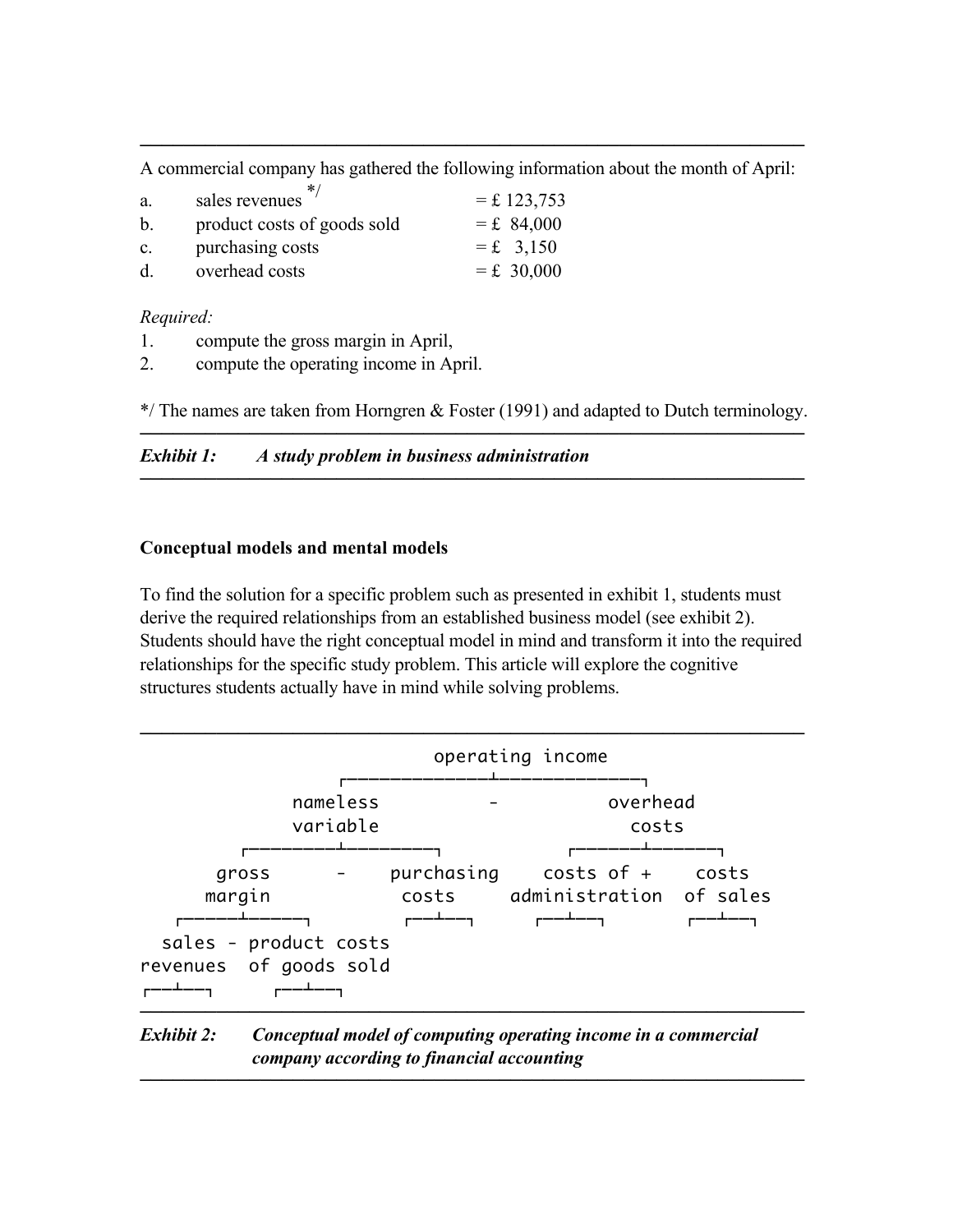To elaborate further, some concepts must be introduced as they are used in cognitive psychology. Achtenhagen (1993) distinguishes eight types of knowledge, ranging from content in its diverse disciplinary structures to content as a part of the cognitive structure of ordinary people.

The most essential features are indicated by Norman (1983). He makes a clear distinction between *conceptual models* that are offered and *mental models* that students build in their minds. Those mental models can never be described directly, but they can be *conceptualized,* as will be presented in this article. Williams, Hollan, and Stevens (1983) give a conceptualization of the mental models that students in physics developed while solving problems presented in study books.

Business education is aimed at having students develop mental models which reflect in a correct way the conceptual models taught. These conceptual models are the framework of business theories. So, there are three concepts to be used: mental models, conceptual models, and business theories. Each has its counterpart at a concrete level. Study problems are specific instances of business theories.

A study problem has a frame of economic variables that can be represented in an action diagram (Vernooij, 1990), which is the counterpart of a conceptual model (see exhibit 3). Students should develop a correct representation of this action diagram in their mind, which will be indicated as a mental representation. This mental representation is the counterpart of a mental model.



*Exhibit 3: Actions diagram of computing operating income in a concrete study problem*  ─────────────────────────────────────────────────────────────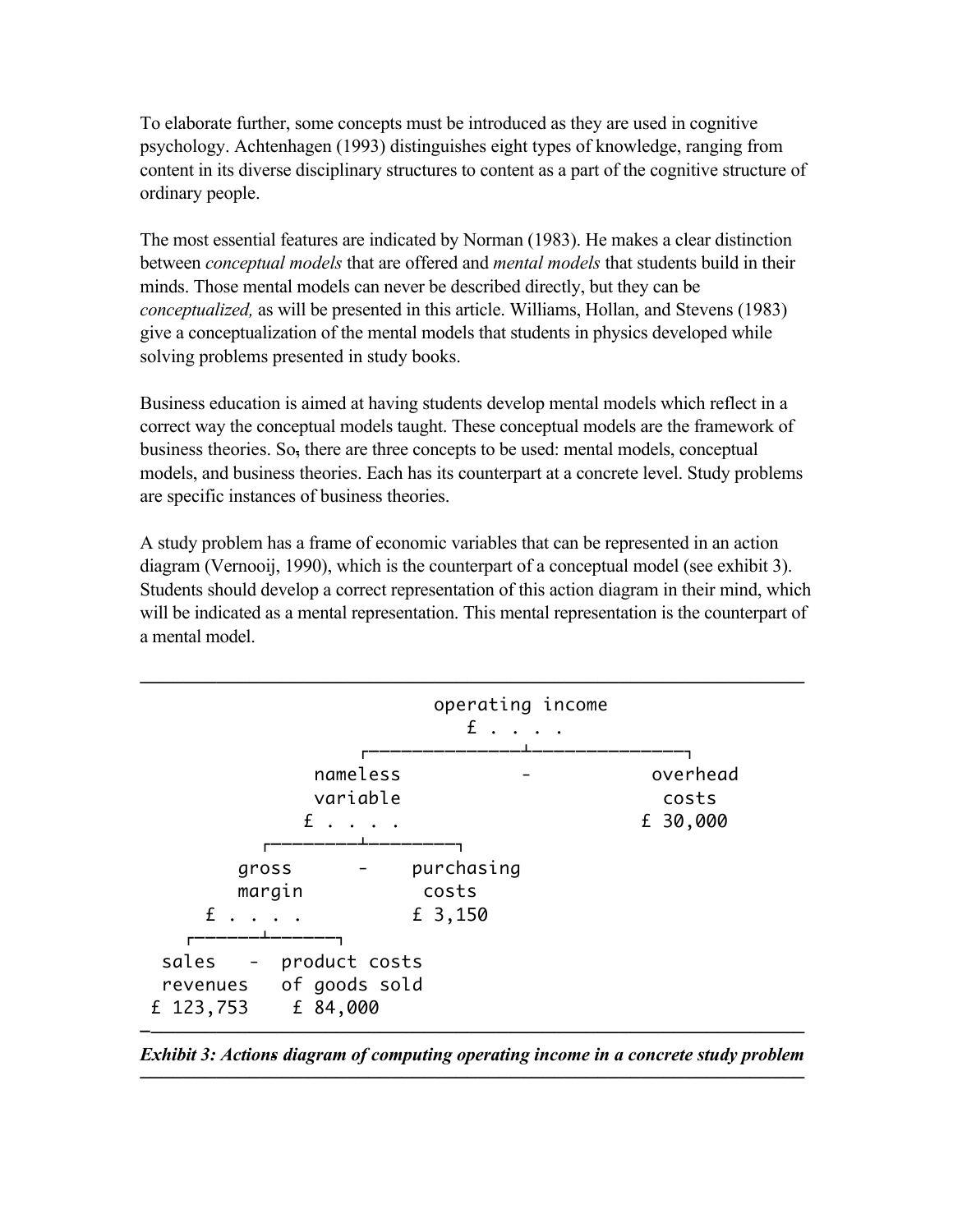To solve a new problem, a student must develop a mental representation of this particular problem, using the text of the study problem and one or more mental models developed earlier in the instruction process or in everyday life. Reading the description of the problem can be interpreted as combining the relationships hidden in the problem with the mental models students already have in their minds. The question then is whether the mental models really correspond to the conceptual models required to find a correct solution.

Spreadsheets can be used to force students to conceptualize their mental models (Visch, 1991; Vernooij, 1991). For the computer to calculate the correct answer, the relationships between the economic quantities must be defined explicitly in a template. A template is a worksheet within a spreadsheet program.

The writing of a well-organized template requires a clear distinction between the data to be used and the calculations to be performed. Therefore students must conceptualize their mental model by specifying the path from the data to the unknown while implementing their solution in a template.

These conceptualizations are not only important for the students, but for the teachers as well. They make explicit what students have learned and how they use this knowledge in solving problems. Persistent mistakes can be detected and traced back to incorrect mental models. They can also detect incorrect or insufficient conceptual models hidden in the problems as formulated in the study books.

### **Inconsistent conceptual models**

The crux in managerial accounting is that more than one prescription exists for computing the same variable. Horngren & Foster (1991, page 44) introduce three different ways to compute the 'product costs'.

Thus, the *product costs* of goods sold for the yearly income statement in financial accounting may well be of a different structure than the *product costs* in calculating the selling price in cost accounting. Students must work out which prescriptions to use in which situation. They must form a problem representation (Larkin, 1983) in economic terms.

In exhibit 2, the product costs of goods sold must be computed as: *sales volume times purchase price*. In computing the selling price, though, the product costs per unit must be calculated as indicated in exhibit 4. In this model, the product costs include the purchasing costs and a mark-up for overheads.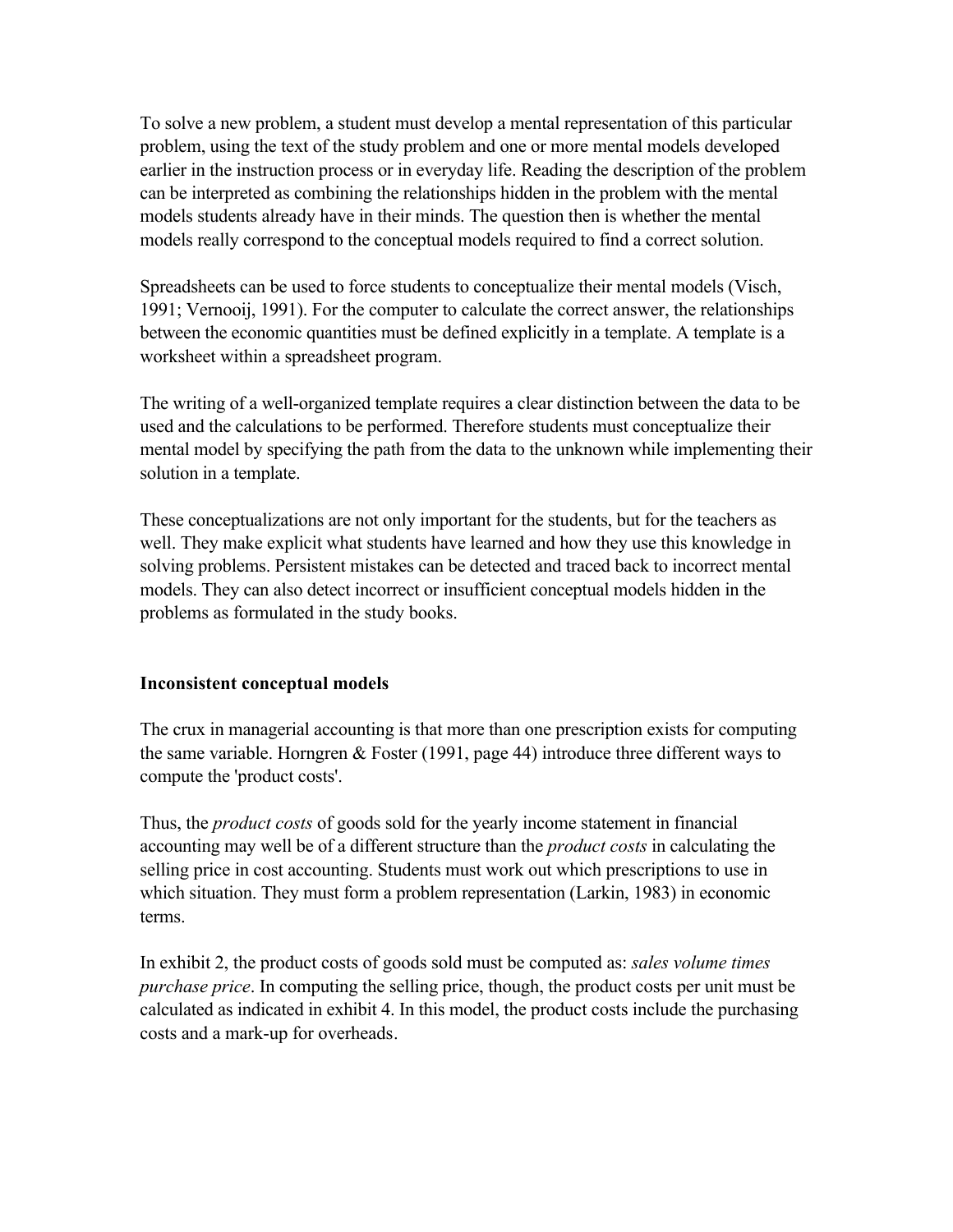

*company using a mark-up for operating income*

Another difference can exist between the concept of *gross margin per period* in financial accounting and *gross margin per product* in cost accounting. As there are two mark-ups in the computation of the selling price, these can be replaced by just one mark-up named 'mark-up for gross margin' (see exhibit 5). This mark-up, however, does not include the purchasing costs per unit. Therefore, the prescription for gross margin per period and gross margin per product are not equivalent to one another.

─────────────────────────────────────────────────────────────

|                                                | selling<br>price |                             |  |
|------------------------------------------------|------------------|-----------------------------|--|
| nameless<br>variable                           | $\pm$            | mark-up for<br>gross margin |  |
| purchasing + purchasing<br>price<br>costs p.u. |                  | % over nameless<br>variable |  |

# *Exhibit 5: Conceptual model of computing the selling price in a commercial company using a mark-up for gross margin*

The idea behind the research program was that spreadsheets can be helpful in developing

─────────────────────────────────────────────────────────────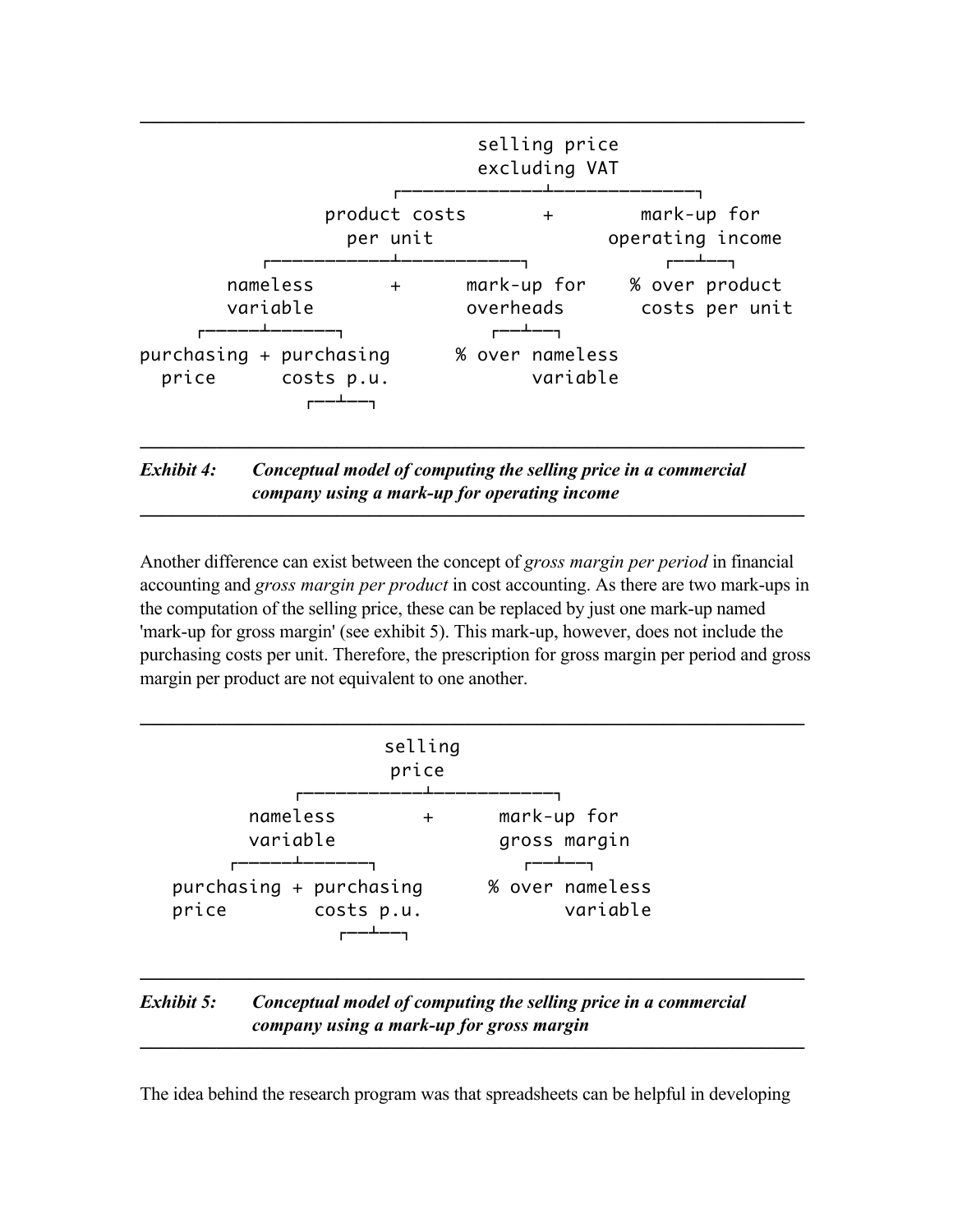economic insight. They force students to think about the structure of a problem and invite them to represent this structure in an *actions diagram* required to solve a specific problem. In this way, the attention is shifted from calculating to analyzing.

#### **The findings of the research program**

The details of the design of the research program were presented in the first article (Vernooij, 1994). Two existing classes were compared, each consisting ultimately of 14 students. One group was treated as the experimental group and the other as the control group.

The experimental group received instruction based on explicit use of conceptual models. Students were asked to make action diagrams of all the study problems before calculating the answer. The control group received instruction based on implicit use of conceptual models. As usual in business administration, they received instruction with examples of computations before they were asked to solve new problems.

The research focused on a chapter from a regular Dutch textbook (Hoogheid & Fuchs, 1987). This chapter introduced the principles of management accounting (see exhibit 4 and 5). In preceding chapters, the students were made familiar with the principles of financial accounting (see exhibit 2). The chapter under consideration consists of two sections. The first section was used to introduce the new way of teaching to the students of the experimental group.

The second section was used to introduce the use of spreadsheets. Three series of tests were presented to the students: at the start of the chapter, at the end of the first section and at the end of the second section. Exhibit 6 shows one of these problems. It was presented three times to the students, but it was with different numbers in each test. The template showing the expected calculations on problem A3 is presented in appendix 1.

*A trader wants to have a template which offers him the selling price, the gross margin and the operating income of his product Flora after filling in the required data. To construct the template he has gathered some information about his business in the month of April. The lay-out of the template must be such that all the data can be changed without having to change the formulae.*

─────────────────────────────────────────────────────────────

*In April, 2800 units of Flora are bought and 2100 units are sold. The purchase price of Flora is £ 48.00 a unit including 20% VAT. The actual overheads this month was were £ 30,000 excl. VAT. The purchasing costs were £ 4,200 excl. VAT. The markup for overheads is 30% on the purchase price including purchasing costs. The markup for operating income is 40% on the product costs per unit.*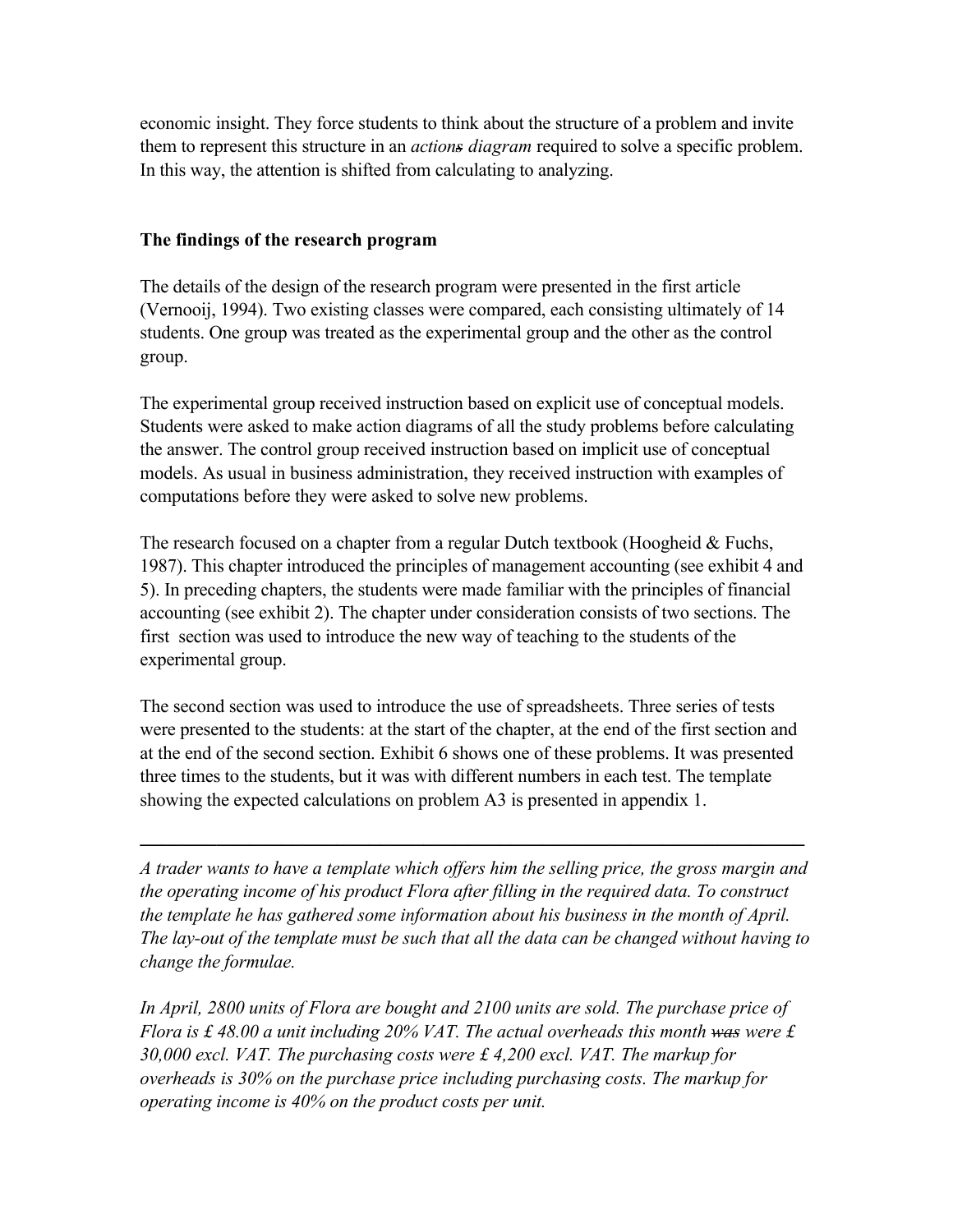*Make the computation of:*

- *1. the selling price of FLORA;*
- *2. the gross margin per month;*
- *3. the operating income per month;*

## *Exhibit 6: Study problem A as it was offered on spreadsheet*

The results on study problem A are presented in table 1 and table 3. As mentioned before, the results must be compared cautiously. Students in business education are not used to taking a test before the instruction starts. Tests A1 and A2 contained just the data required to solve the problem and an instruction how to compute the product costs per unit.

─────────────────────────────────────────────────────────────

─────────────────────────────────────────────────────────────

These tests are similar enough to be compared. Test A3, however, contained superfluous information and lacked any instruction on how to compute the product costs per unit. Students were expected to have built their own mental model containing the prescriptions required.

| Test number:                              | $A1 \tA2 \tA3$      |  |
|-------------------------------------------|---------------------|--|
| Maximum score                             | 7 7 7               |  |
| Average score experimental group $(n=14)$ | 4.7 6.0 1.6         |  |
| Average score control group $(n=14)$      | $5.6 \t 6.1 \t 3.1$ |  |

*Table 1: Results on computing the selling price in problem A in three successive tests* ─────────────────────────────────────────────────────────────

Test A3 shows a spectacular fall in results. Contrary to the expectations, the experimental group performed worse than the control group. More important was the fall in the scores of both groups. To find the possible origins of this phenomenon, an investigation was made of the kind of mental models students used in solving the problem (table 2).

Nearly half the students choose to compute the selling price by dividing the sales revenues with the volume sold in a period, which is of course a wrong computation. Sales revenues were computed with the help of mark-ups over the product costs of goods sold, instead of as a computation of volume times price. Another mistake, causing a low score, was the inclusion of Value Added Tax in the computations from the very start.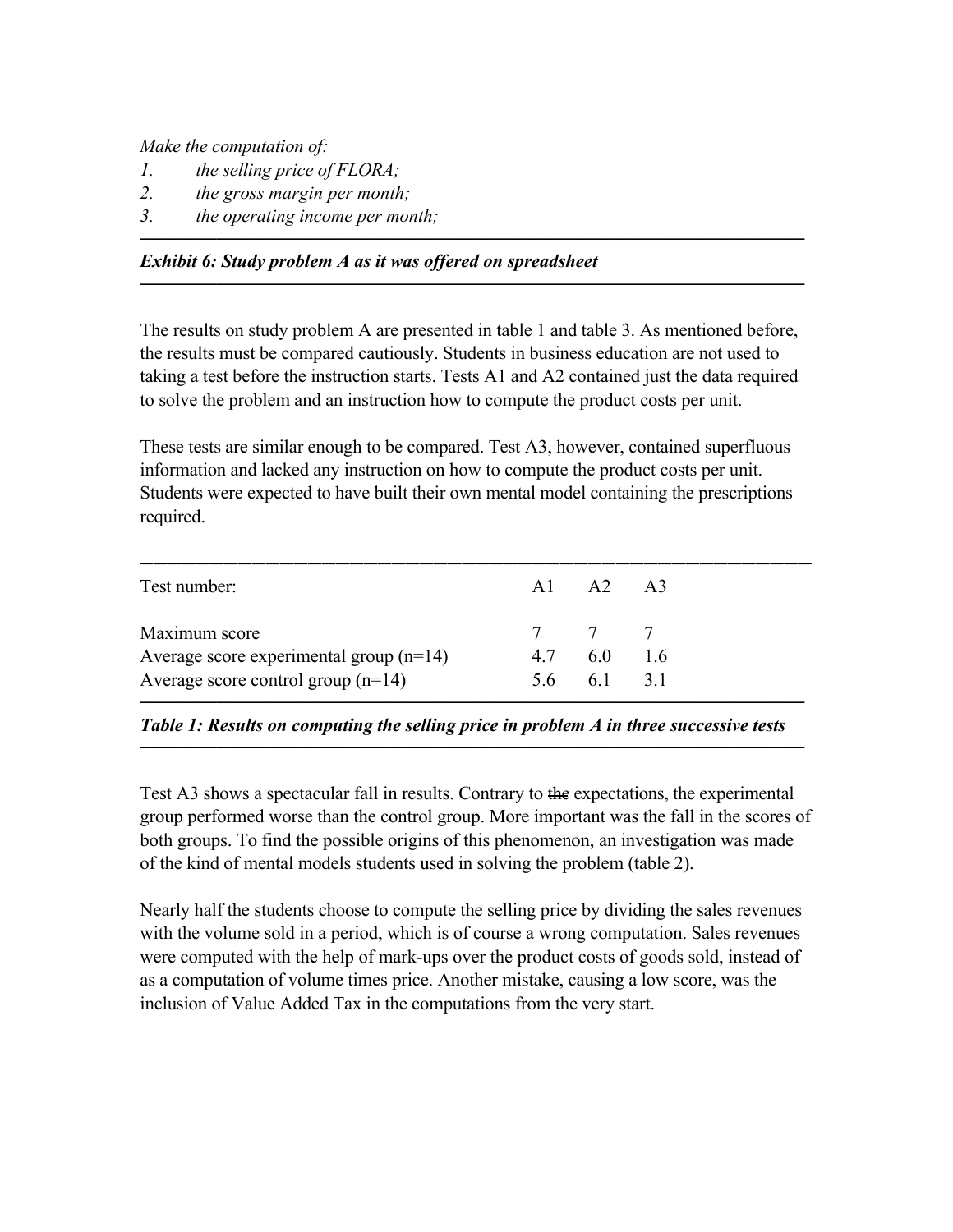Expected model: Product Costs per unit (see exhibit 4): PC

| Results:            | experimental group $(n=14)$                      | 8 x PC, 6 x FA.                                                 |  |  |
|---------------------|--------------------------------------------------|-----------------------------------------------------------------|--|--|
|                     | control group $(n=14)$                           | 8 x PC, 5 x FA, 1 x X                                           |  |  |
|                     |                                                  |                                                                 |  |  |
| <i>Explanation:</i> |                                                  |                                                                 |  |  |
| PC                  |                                                  | : computation according to the product costs per unit approach; |  |  |
| FA                  | : computation according to financial accounting: |                                                                 |  |  |
|                     | sales revenues / volume;                         |                                                                 |  |  |
| X                   | : unidentifiable approach.                       |                                                                 |  |  |
|                     |                                                  |                                                                 |  |  |

─────────────────────────────────────────────────────────────

*Table 2: Conceptualization of mental models in computing the selling price in A3*

Similar results were found in the answers about the computation of gross margin and operating income. Although the scores were not high on test A1 and A2, there still was a considerable fall in the scores on A3 (table 3).

─────────────────────────────────────────────────────────────

| Test number:                              | $\mathbf{A1}$ $\mathbf{A2}$ $\mathbf{A3}$ |  |
|-------------------------------------------|-------------------------------------------|--|
| Maximum score                             | $5 \t 5 \t 5$                             |  |
| Average score experimental group $(n=14)$ | 2.2 $3.0$ 1.9                             |  |
| Average score control group $(n=14)$      | $1.9$ $3.5$ $2.7$                         |  |

*Table 3: Results on computing gross margin and operating income in problem A in three successive tests*

Here again, an investigation was made of the mental models used by students in solving the questions about gross margin and operating income. The scores on the questions about computing gross margin and operating income are presented in table 4.

─────────────────────────────────────────────────────────────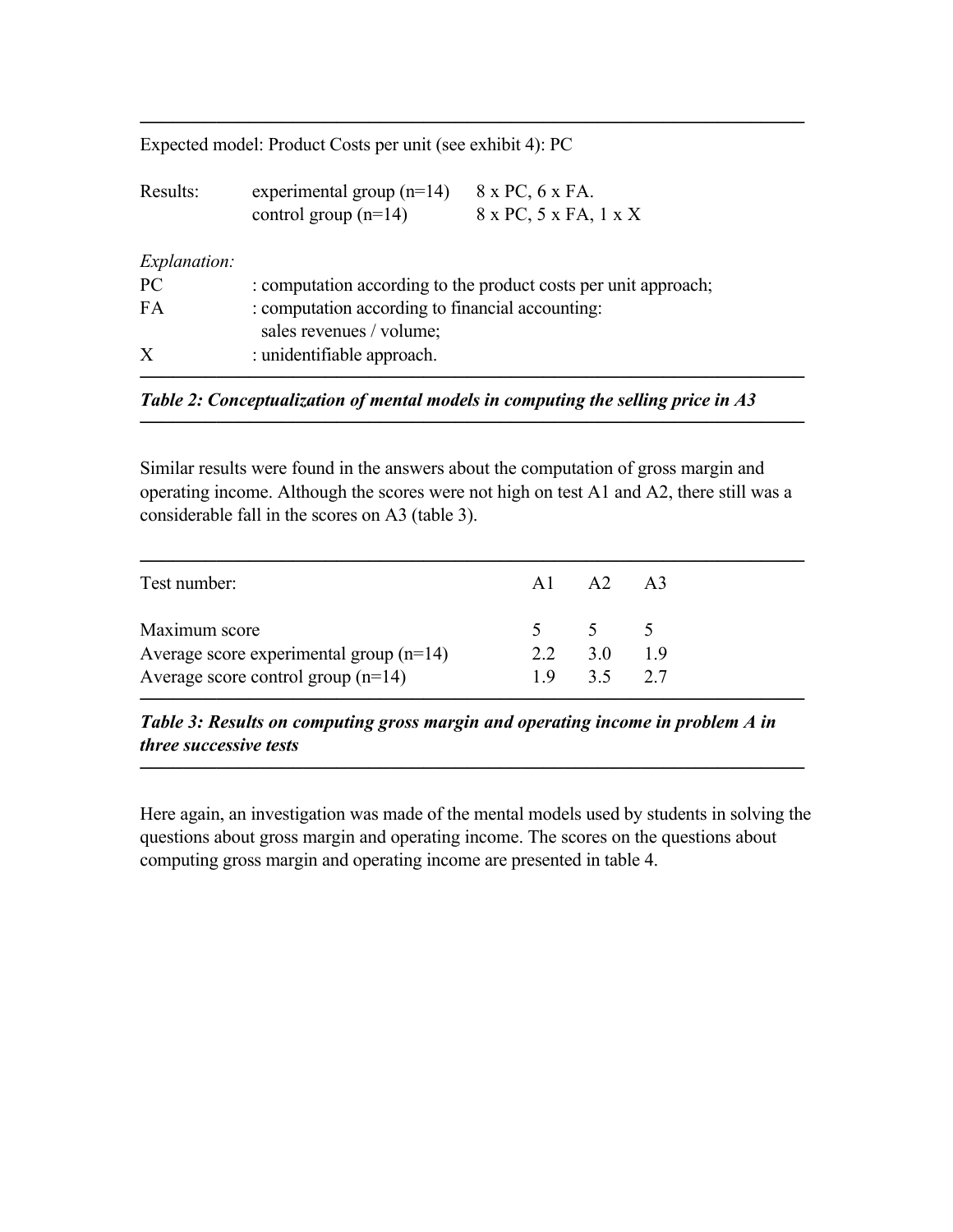Expected model: Financial Accounting: FA

| Results:     |                          | experimental group $(n=14)$                                        | $11 \times CA$ , $1 \times PC$ , $2 \times X$ .                                     |
|--------------|--------------------------|--------------------------------------------------------------------|-------------------------------------------------------------------------------------|
|              |                          | control group $(n=14)$                                             | $10 \times CA$ , $3 \times PC$ , $1 \times X$ .                                     |
| Explanation: |                          |                                                                    |                                                                                     |
| FA:          |                          | computation according to financial accounting (exhibit 2):         |                                                                                     |
|              |                          | gross margin $=$ sales revenues - product costs of goods sold;     |                                                                                     |
| CA:          |                          | computation according to cost accounting (exhibit 5):              |                                                                                     |
|              |                          |                                                                    | gross margin = sales revenues - product costs of goods sold incl. purchasing costs; |
| PC:          |                          | computation based on product costs per unit (exhibit 4):           |                                                                                     |
|              |                          | gross margin $=$ sales revenues - volume x product costs per unit; |                                                                                     |
| $X^{\cdot}$  | unidentifiable approach. |                                                                    |                                                                                     |

─────────────────────────────────────────────────────────────

*Table 4: Conceptualization of mental models in computing gross margin and operating income in problem A3* 

─────────────────────────────────────────────────────────────

─────────────────────────────────────────────────────────────

The aim of the research program was to find out whether the use of spreadsheets made a contribution to an approach based on economic insight. The expectation was that the experimental group would perform better. This was not the case.

As it turned out, the students could not cope with the inconsistencies between the financial accounting approach and the cost accounting approach. This resulted in a new understanding of the mental processes students go through while solving these kinds of problems.

### **Catchword models**

The most remarkable result is the variety of mental models that students developed as a reaction on the conceptual models presented. Most students didn't accept the conceptual models as separate entities which must be used in different situations, but rather tried to integrate them. Some ways of integrating could be expected, like the attempts to create just one prescription of calculating the product costs of goods sold.

As one student put it: "*There are several definitions of 'product costs', so one has to make a choice.*" Consequently, he introduced the concept of 'product costs per unit' in the Financial Accounting model of computing operating income and ran into the problem of deducting overhead costs twice.

Another method of integration is to create *catchword-models*. In these models, students abstract from essential economic dimensions like 'per period' or 'per product'. This finding was confirmed in a different test, which asked the students to describe the computation of some quantities like 'product costs of goods sold' and 'product costs per unit'.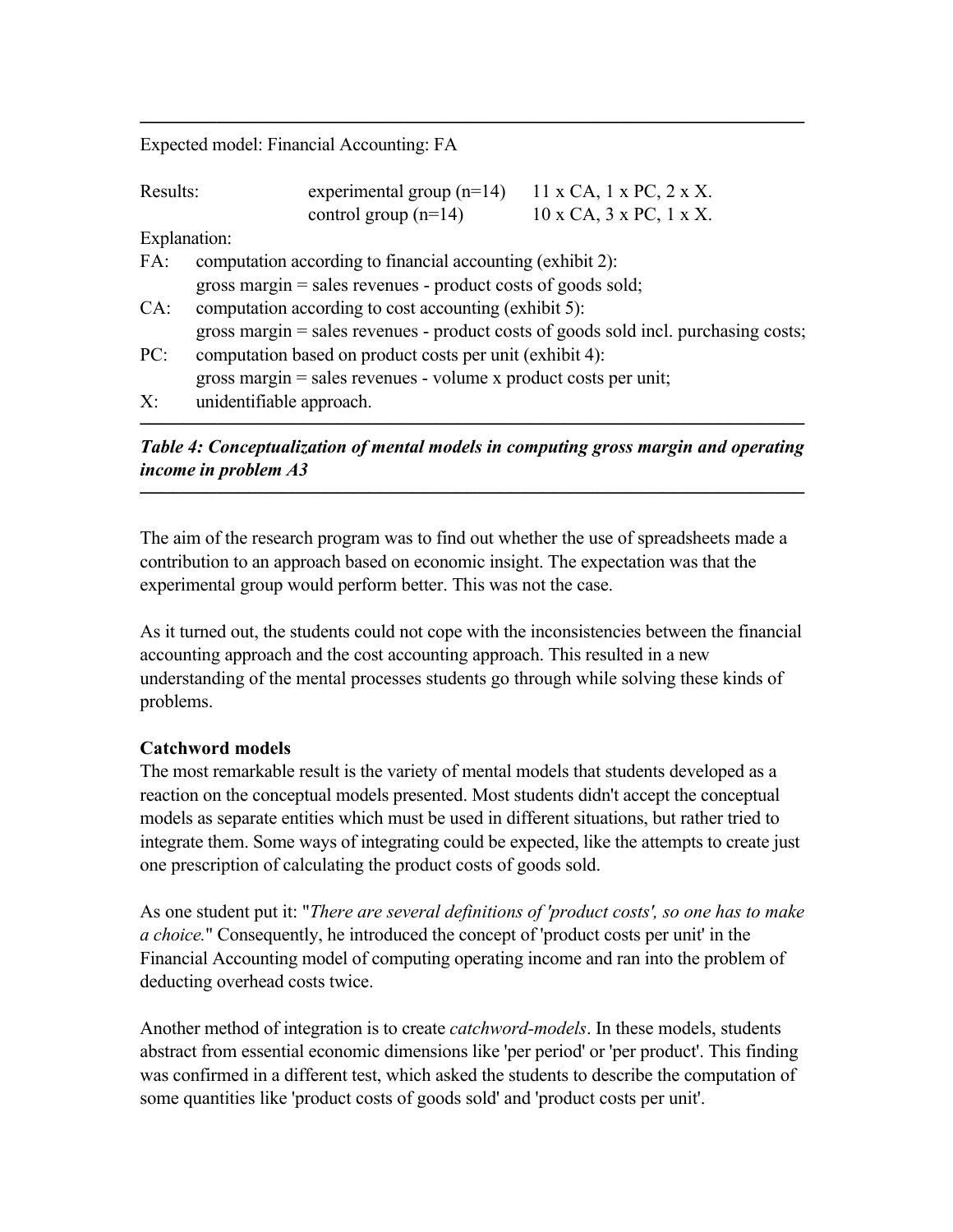Most students wrote down an *identical* description, making no difference at all between these two concepts or a *parallel* description, only making a difference in the quantity sold (table 5). A follow-up study of 155 students (Vernooij, 1993a and 1993b) confirmed this mental process. This leads to the conclusion that persistent mistakes might be caused by these inadequate cognitive structures.

|                 | exper. group |     | control group |                                                      |
|-----------------|--------------|-----|---------------|------------------------------------------------------|
| 2 <sub>nd</sub> | 3rd          | 2nd | 3rd           |                                                      |
|                 |              |     |               | identical: p.c. per period $=$ p.c. per unit         |
|                 |              |     | 9             | parallel: p.c. per period = volume $x$ p.c. per unit |
|                 |              |     |               | different descriptions                               |
|                 |              |     |               | correct descriptions of both                         |

*Table 5: Comparison of descriptions of 'product costs of goods sold per period' and 'product costs per unit' in a separate test.*

─────────────────────────────────────────────────────────────

## **Close examination of student 2.03**

The results of student 3, member of the experimental group, are presented here as an example. Her spreadsheet template is presented in appendix 2. The structure of her solution is interesting, as it is a typical example of a catchword-model (exhibits 7 and 8).

What is remarkable, is the conflation of the conceptual model required to compute operating income with the model required to compute the selling price: the selling price is presented as sales revenues.

A second remarkable aspect is that the actual overhead costs are substituted for a markup over the whole 'purchase price including purchasing costs'. Cost accounting per unit is mixed up with financial accounting per period.

In the same way, operating income per period is computed as a percentage of the product costs of goods sold. In financial accounting, operating income is found by subtracting the costs of business from gross margin. To construct this template, the student wrote down a representation of her mental model, as is presented in exhibit 8.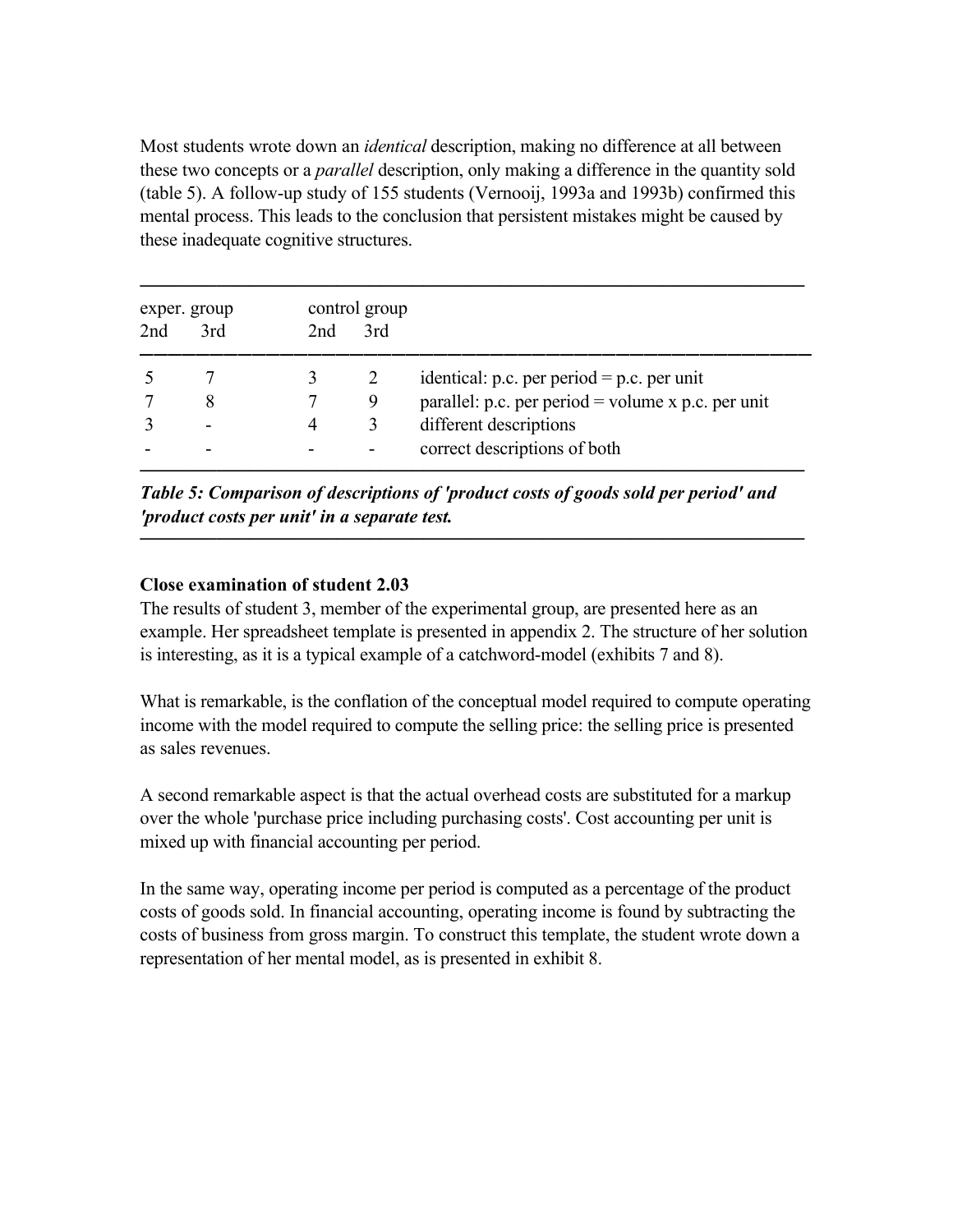| Data used:<br>purchase price $+$ VAT<br>overhead costs<br>purchasing costs (PC)<br>volume sold<br>markup operating inc.                                                                            | 48<br>30<br>£4200<br>2100<br>40 | per unit<br>$\frac{0}{0}$<br>units<br>$\frac{0}{0}$ |                                                                                      |  |  |
|----------------------------------------------------------------------------------------------------------------------------------------------------------------------------------------------------|---------------------------------|-----------------------------------------------------|--------------------------------------------------------------------------------------|--|--|
| Computations:<br>purchase price excluding PC:<br>(purchase price + VAT) x volume sold<br>purchasing costs (PC)<br>purchase price including PC<br>overhead costs (£ 105,000 x 30%)<br>product costs |                                 |                                                     | $=$ £ 100,800<br>$= 6 \pm 4,200$<br>$=$ £ 105,000<br>$= 1, 31, 500$<br>$=$ £ 136,500 |  |  |
| overhead costs $(E 105,000 \times 30\%)$<br>operating income $(f. 136,500 \times 40\%)$<br>gross margin                                                                                            |                                 |                                                     | $=$ £ 31,500<br>$= 54,600$<br>$=$ £ 86,100                                           |  |  |
| purchase price including PC<br>gross margin<br>selling price                                                                                                                                       |                                 |                                                     | $=$ £ 105,000<br>$=$ £ 86,100<br>$=$ £ 191,100                                       |  |  |

*Exhibit 7: the approach of student 2.03* 

|                        | selling price        |
|------------------------|----------------------|
| purchase price incl. + | gross                |
| purchasing costs       | margin               |
| purchase + purchasing  | overhead + operating |
| price                  | income               |
| costs                  | costs                |

─────────────────────────────────────────────────────────────

#### ───────────────────────────────────────────────────────────── *Exhibit 8: The mental representation of student 2.03 to compute operating income* ─────────────────────────────────────────────────────────────

No size of the economic quantities is mentioned. There is no clear distinction between quantities per unit and quantities per period. The student uses some names which belong to quantities 'per unit' (like purchase price and selling price) and some names which belong to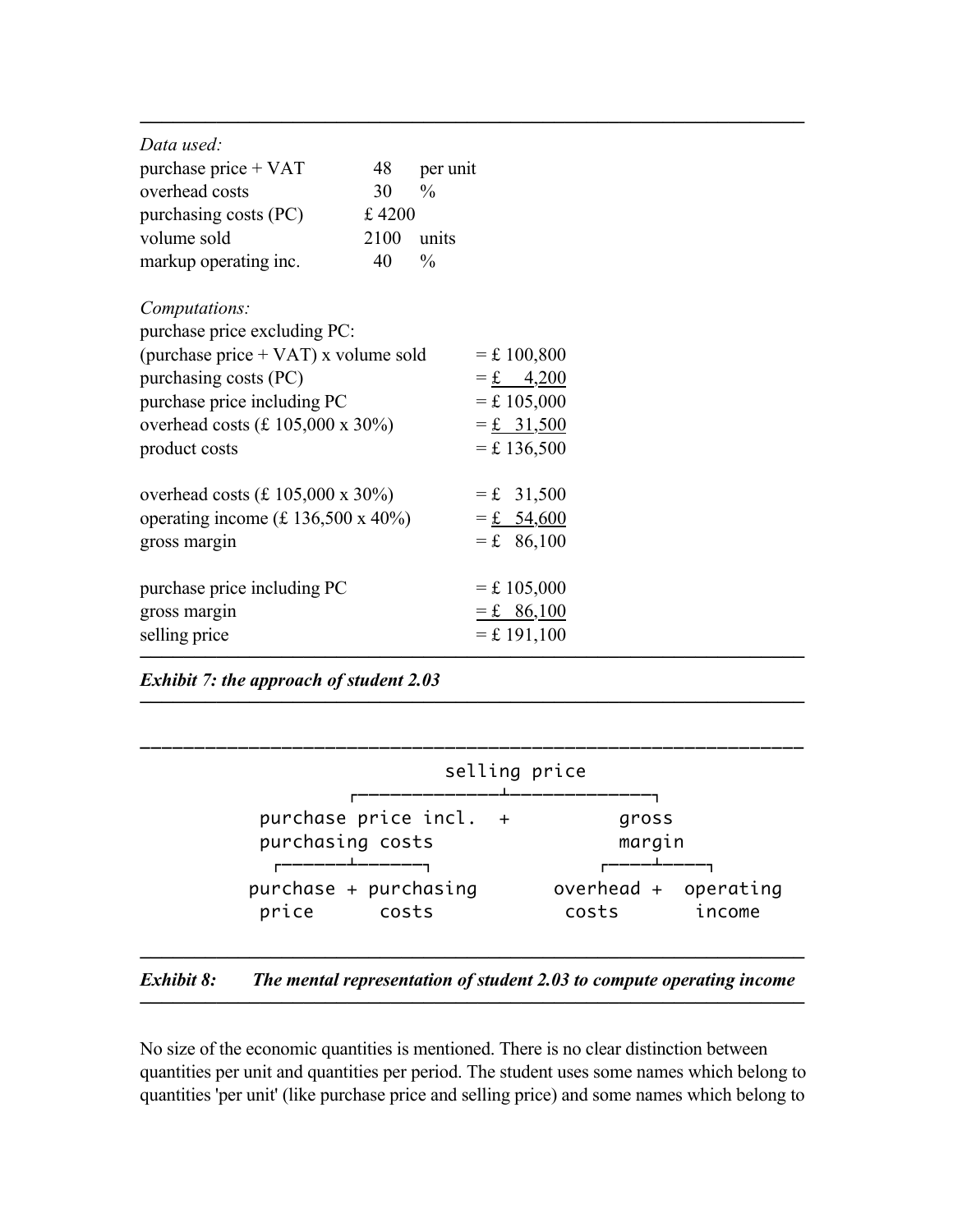quantities 'per period' (like purchasing costs, overhead costs, operating income and gross margin). In her spreadsheet solution (see exhibit 7 and appendix 2), she puts in quantities per period for all the variables.

This 'catchword-model' can be applied in all situations. If one replaces selling price with 'sales revenues' and one takes the actual overhead costs, one can find gross margin and operating income by calculating top-down. However, if a markup is taken for the overhead costs and for the operating income, the selling price per unit can be computed.

The model the student has in mind contains two bright ideas. First, it avoids the whole troublesome concept of 'product costs'. The student wrote down a mental representation which makes it impossible to compute the overhead costs twice. Second, the student succeeded in building a correct model of computing the selling price with both a gross margin and a markup for operating income.

She found harmony between three conceptual models: the computation of the operating income in a period (exhibit 2), the computation of the selling price per unit with a markup for operating income (exhibit 4) and the computation of the selling price with a markup for gross margin (exhibit 5).

However, the scores for this student were very poor. No matter how clever her mental model was, she received zero points (out of 7) for question 1, zero points (out of 3) for question 2 and zero points (out of 2) for question 3.

She was not able to transform her mental model into the mental representations required for the specific situations. Actual period-quantities never are computed with a markup, and normative product-quantities are not found by dividing actual period-quantities by a volume.

By the way, textbooks are not clear on this point. Authors sometimes try to simplify reality by prescribing students to divide two actual period-quantities of last year to find a markuppercentage. This contributes to the development of misleading mental models.

#### **Close examination of student 2.17**

Many students created catchword-models. A quite surprising result was found in the experimental group. Nine of the fourteen students confuse 'product costs' with 'selling price'. They compute the selling price as the sum of the purchase price including purchasing costs and a markup for overheads. An explanation is difficult to find, although one student gave an indication of how she had been reasoning.

Exhibit 9 shows the mental representation student 2.17 wrote down. Here also, the concept 'product costs' is eliminated from her mental model. It is done by replacing 'product costs' with 'sales revenues' and calling it 'selling price'. This move makes it possible to avoid the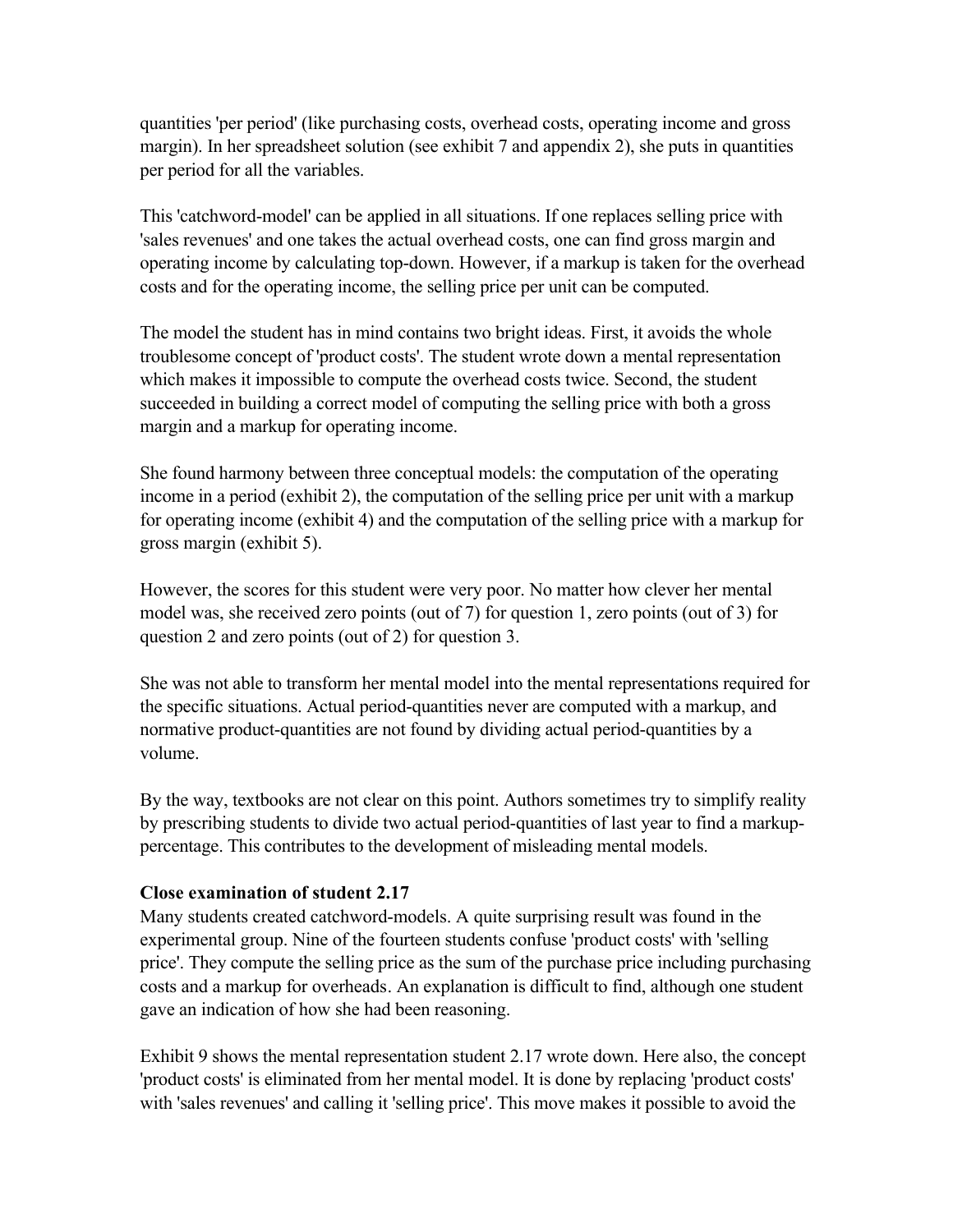

use of 'operating income' and 'gross margin' twice in the model. Notice the similarity between exhibit 9 and exhibit 8. Turn exhibit 8 upside down and you will find the first three levels of exhibit 9.

# *Exhibit 9: Catchword-model: the mental representation of student 2.17 to compute the operating income and the selling price*

─────────────────────────────────────────────────────────────

In their article on 'Learning, thinking and acting in complex economic situations' in Economia, summer 1993, Achtenhagen et al. (1993) present a network structure which lies behind the list of content and goals of a curriculum. This network is a qualitative description of the concepts needed in business administration. It gives a good indication of the complexity of cognitive structures, but it is as well the ultimate representation of a catchword-model.

It does not make any allowance for quantitative aspects. Dimensions are not taken into account, and differences between disciplines in business economics are not mentioned. This network requires a transformation from a qualitative level to a quantitative level before it can be used to solve problems in business administration.

### **Conclusions**

Exhibits 8 and 9 indicate a tendency of abstracting from the period versus product dimension, thus neglecting the differences between 'actual' and 'normative' values. At the level of catchwords, the models are quite consistent, but unsuitable for solving concrete study problems.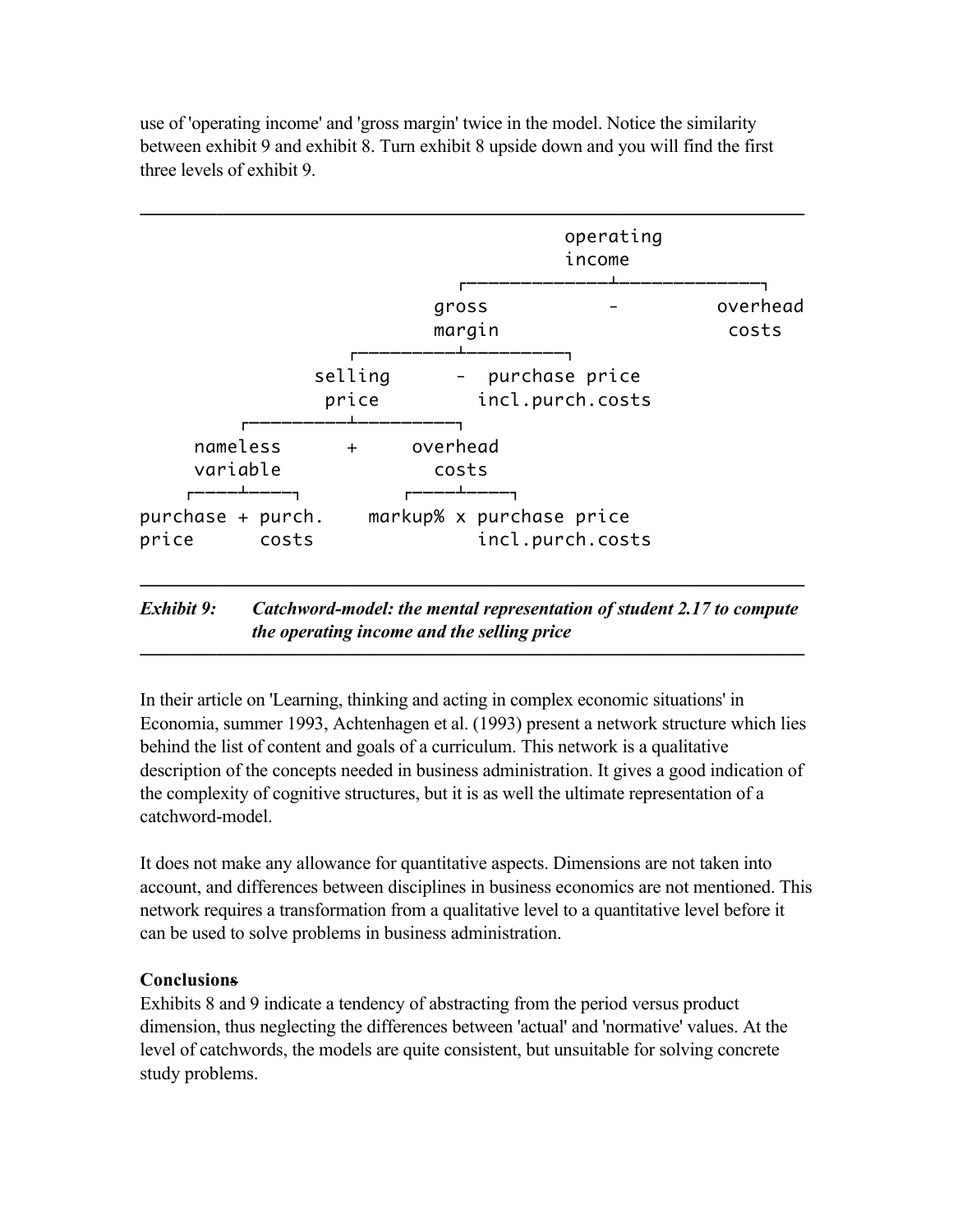Persistent mistakes might be caused by inadequate mental models. To correct a mistake in a specific situation does not mean that students reorganize their mental models. The same mistake may occur again. Also, if they rearrange their mental models, they may make other mistakes as they again try to find consistency between all the economic quantities presented.

As one student put it: "*If I have to believe the instructions of this study problem, I have to compute the product costs per unit by adding up the purchase price and the purchasing costs per unit and a markup for overheads. However, it is not at all in my textbook this way*".

The strength of his own mental model made him rewrite the book. For that reason, more research is required in describing the mental processes that are going on in the minds of the students. At the same time, teachers should be aware of these processes and direct their instruction not only at the level of concrete study problems, but at the higher level of conceptual models versus mental models as well.

# **References**

Achtenhagen, F., Ernst G.J., Preiss, P. Schunck, A., Seemann-Weymar, H. Tramm, T. and Weber, S. (1993). Reasearch in Economics Education: 'Learning, thinking, acting in complex economics situations'. *Economia*, volume 3, part 1, no. 5.

Horngren, Charles T. & Foster, George (1991). *Cost Accounting* New Jersey: Prentice-Hall.

Larkin, J.H. (1983). "The role of problem representation in Physics". In D. Gentner & A.L. Stevens (eds.) *Mental Models*. Hillsdale, N.J.: Lawrence Erlbaum Associates.

Norman, D.A. (1983). "Some observations on mental models". In D. Gentner & A.L. Stevens (eds.) *Mental Models*. Hillsdale, N.J.: Lawrence Erlbaum Associates.

Vernooij, A.T.J. (1990). A systematic problem approach in Business Administration. In J.M. Pieters, K. Breuer and P.R.J. Simons (Eds) *Learning Environments, Contributions from Dutch and German Research.* Berlijn: Springer Verlag.

Vernooij, A.T.J. (1991). De meerwaarde van spreadsheets in het economisch onderwijs. *TEO*, oktober.

Vernooij, A.T.J. (1993a). *Secondary education and the art of problem solving in Management Accounting*. Thesis written in dutch with a summary in english. Zutphen: Thieme.

Vernooij, A.T.J. (1993b). *Student's perception of commercial problems*. Paper for symposium 21 of the 5th EARLI Conference.

Vernooij, A.T.J. (1994). The use of spreadsheets in business education (in preparation. *Economia*, journal of AEEE).

Visch, E. (1991). Spreadsheets in het onderwijs: Hoe doe je dat?. *Didaktief,* oktober. Williams, M.D, Hollan, J.D. & Stevens A.L. (1983). "Human reasoning about a simple physical system". In D. Gentner & A.L. Stevens (eds.) *Mental Models*. Hillsdale, N.J.: Lawrence Erlbaum Associates.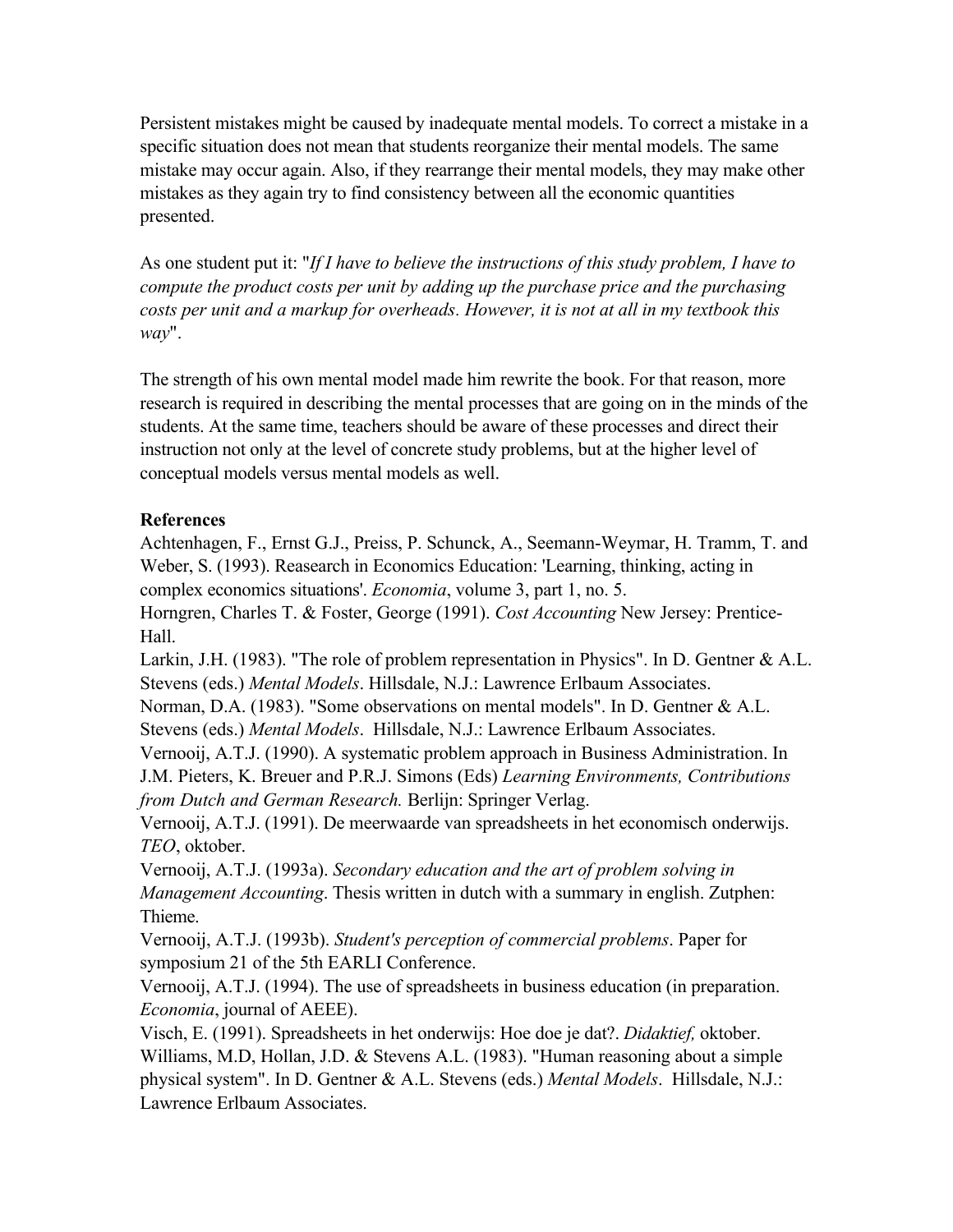# **APPENDIX 1: KNOWLEDGE OF PROCEDURES: CASE STUDY A**

A trader wants to have a template which offers him the selling price, the gross margin and the operating income of his product Flora after filling in the required data. To construct the template he has gathered some information about his business in the month of April. The lay-out of the template must be such that all the data can be changed without having to change the formulae.

In April 2800 units of Flora are bought and 2100 units are sold. The purchase price of Flora is  $\pounds$  48.00 a unit including 20% VAT. The actual overheads this month were  $\pounds$ 30,000 excl. VAT. The purchasing costs were £ 4,200 excl. VAT. The markup for overheads was 30% on the purchase price including purchasing costs. The markup for operating income is 40% on the product costs per unit.

# *Required:*

Formulate a template and save it under PROBLEMA.WKQ. Put the word 'data' on line 3 and the word 'computations' on line 13. Compute on this template:

- 1. the selling price of FLORA;
- 2. the gross margin per month;
- 3. the operating income per month;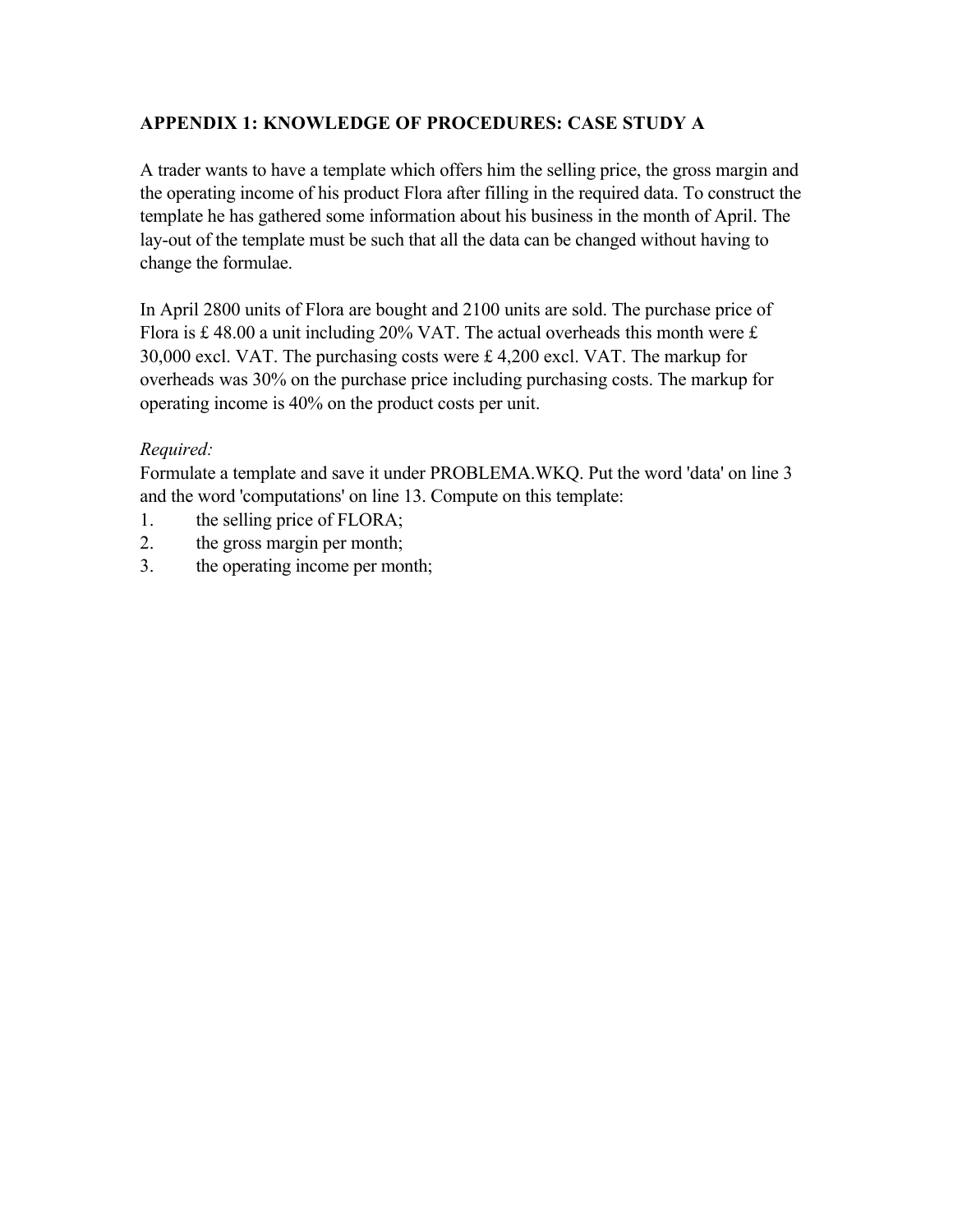**Answers to case study A**:

| $\mathbf A$<br>B            | $\mathbf C$         |                               |                                | D                 |
|-----------------------------|---------------------|-------------------------------|--------------------------------|-------------------|
| 1 Problem A Name: Student   |                     |                               |                                |                   |
| 2                           |                     |                               |                                |                   |
| 3 DATA:                     |                     |                               |                                |                   |
| 4 volume bought             | 2800                | units                         |                                |                   |
| 5 volume sold               | 2100                | units                         |                                |                   |
| 6 purchase price            | £48.00              | per unit                      |                                |                   |
| 7 overhead costs            |                     | $£ 30000$ this month $(t.m.)$ |                                |                   |
| 8 purchasing costs (PC)     | £ 4200              | this month (t.m.)             |                                |                   |
| 9 markup% overhead costs    | 30<br>$\frac{0}{0}$ |                               |                                |                   |
| 10 markup% operating income | 40<br>$\frac{0}{0}$ |                               |                                |                   |
| <b>11 VAT%</b>              | 20<br>$\frac{0}{0}$ |                               |                                |                   |
| 12                          |                     |                               |                                |                   |
| <b>13 COMPUTATIONS:</b>     | <b>INSERTIONS:</b>  |                               | <b>IN DIGITS:</b>              | <b>ON SCREEN:</b> |
| 14 purchase price ex VAT    |                     | $C6x100 / (100+C11)$          | £ 48x100/(100+20) £ 40.00 p.u. |                   |
| 15 purchasing costs (PC)    | C8/C4               |                               | £ 4,200 / £ 2,800              | £ 1.50 p.u.       |
| 16 purchase price incl. PC  | $C14 + C15$         |                               | £ $40 + £1.50$                 | £ 41.50 p.u.      |
| 17 markup overhead costs    | $C9/100 * C16$      |                               | 30% x £41.50                   | £ 12.45 p.u.      |
| 18 product cost per unit    | $C16 + C17$         |                               | £ 41.50 + £ 12.45              | £ 53.95 p.u.      |
| 19 markup operating income  | $C10/100 * C18$     |                               | 40% x £ 53.95                  | $£$ 21.58 p.u.    |
| 20 selling price excl VAT   | $C18 + C19$         |                               | £ $53.95 +$ £ 4.98             | £ 75.53 p.u.      |
| <b>21 VAT</b>               | $C11/100 * C20$     |                               | 20% x £ 75.53                  | £ 15.11 p.u.      |
| 22 selling price incl VAT   | $C20 + C21$         |                               | £ $75.53 +$ £ 15.11            | £ 90.64 p.u.      |
| 23                          |                     |                               |                                |                   |
| 24 sales revenues           | $C5 * C20$          |                               | $2100 \times £75.53$           | £ 158,613 t.m.    |
| 25 product costs goods sold | $C5 * C16$          |                               | 2100 x £41.50                  | £ $87,150$ t.m.   |
| 26 gross margin             | $C24 - C25$         |                               | £ 158,613 - 87,150             | £ $71,463$ t.m.   |
| 27 operating income         | $C26 - C7$          |                               | £ $71,463 - 30,000$            | £ 41,463 t.m.     |